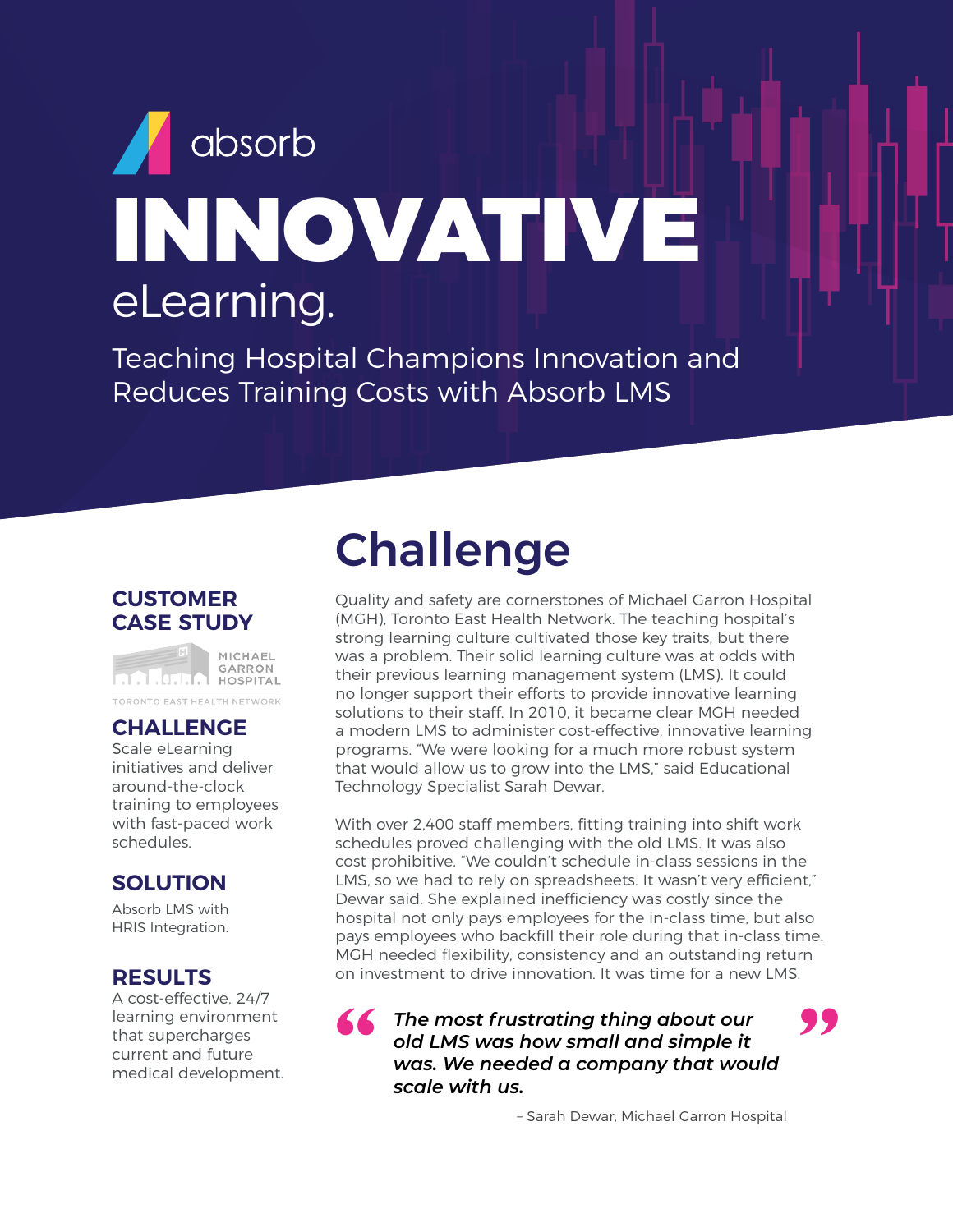## Solution

Since MGH values meaningful partnerships, they sought an LMS provider that did too. Dewar said the positive business relationship tipped the scales in favor of Absorb. "The great LMS features are just the starting point. We felt the Absorb customer service representatives were warm and understood our needs."

Like other medical facilities, MGH administers accreditation and compliance training in high volumes. Adopting Absorb LMS with a Human Resource Management System integration empowered MGH to engage learners. They could administer more videos and gamification in the courses they offered something their old LMS just couldn't do. Dewar explained buffering was no longer an issue with courses hosted on the Absorb platform.

"That's really important when you're trying to engage learners with these different types of modules," she noted.

Absorb LMS also bolstered inclusive learning at the training hospital, offering flexible eLearning that accommodates how and where employees learn best. That's especially critical as hospital staffers work around the clock to deliver excellent care to patients. "Absorb makes it easy to assemble courses and learning experiences to be meaningful for all learners," Dewar said.

*Absorb makes it easy to assemble meaningful courses and learning experiences. Solutional Absorb makes it easy to***<br>assemble meaningful<br>courses and learning<br>experiences.** 

> — Sarah Dewar, Michael Garron Hospital

### Results

Absorb LMS empowered MGH to deliver training innovations that best suit learners and L&D administrators. The adoption fostered a true 24/7 learning environment. It also cut training costs because the reduced need for face-to-face instruction. "We've really evolved the way we deliver our training," Dewar said. Videos, quizzes and gamification enhanced remaining instructorled training—boosting the hospital's blended learning initiatives as well. Moreover, the LMS streamlined accreditation processes. "We're confident we can easily show surveyors our

statistics to demonstrate our impact and results," she said. "Absorb has been great for that."

What started as a need for efficient training and reporting blossomed into so much more. The same year MGH adopted Absorb LMS, the Great Place to Work Institute named them one of the best workplaces in Canada. They were the first hospital to ever make the prestigious list. MGH went on to earn the Platinum Quality Healthcare Workplace Award. These accolades are more than